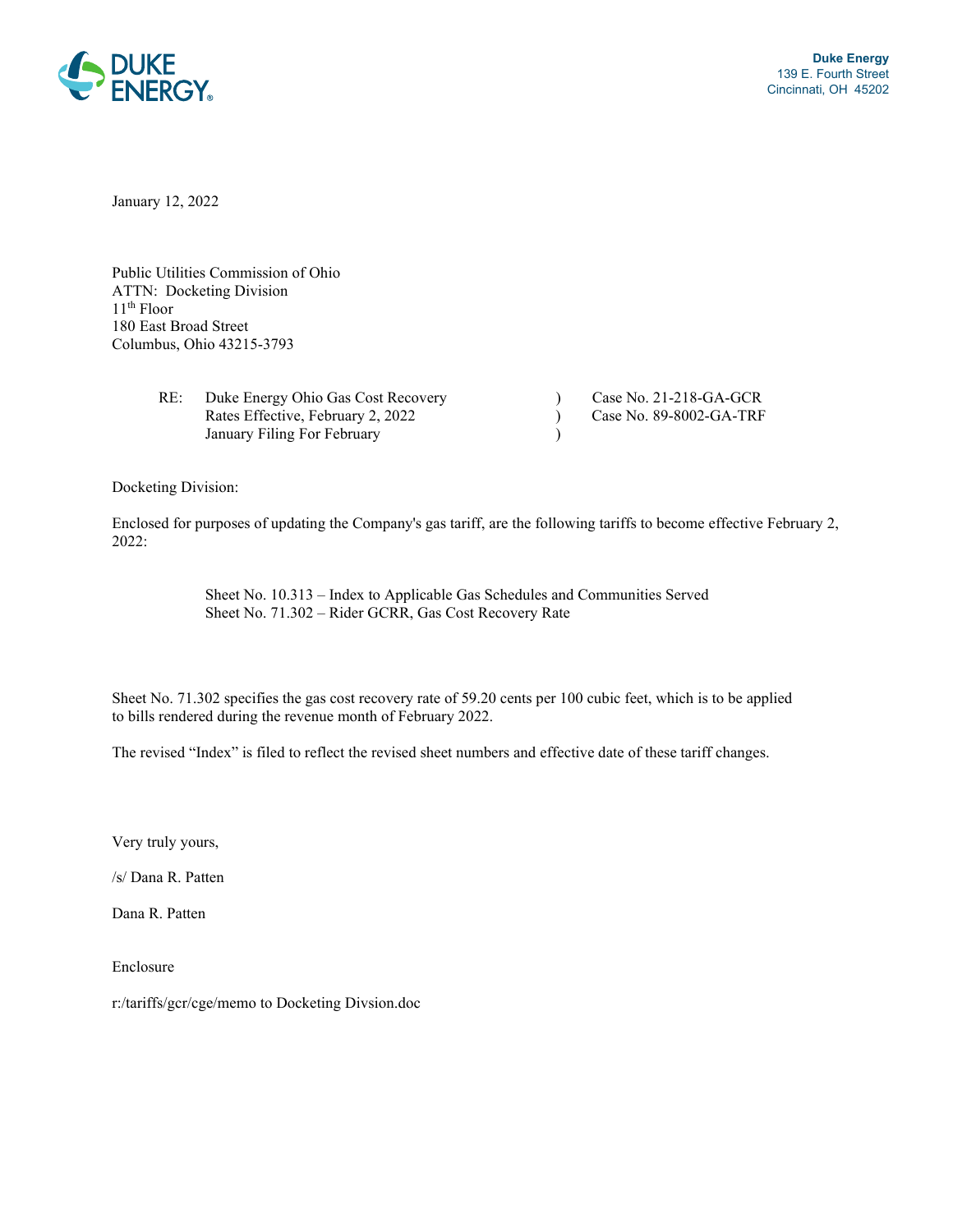### **INDEX TO APPLICABLE GAS TARIFF SCHEDULES AND COMMUNITIES SERVED**

|                                                               | Sheet No.    | <b>Effective Date</b> |
|---------------------------------------------------------------|--------------|-----------------------|
| <b>SERVICE REGULATIONS</b>                                    |              |                       |
|                                                               | 20           | 06/04/08              |
|                                                               | 21           | 12/02/13              |
|                                                               | 22           | 06/04/08              |
|                                                               | 23           | 06/04/08              |
|                                                               | 24           | 06/04/08              |
| Disconnect for Nonpayment and Deposit Provisions              | 25           | 06/04/08              |
|                                                               | 26           | 04/03/06              |
|                                                               | Supplement A | 04/03/06              |
|                                                               | Supplement B | 12/02/13              |
|                                                               | 27           |                       |
|                                                               | 28           |                       |
|                                                               | 29           |                       |
|                                                               |              |                       |
| <b>FIRM SERVICE TARIFF SCHEDULES</b>                          |              |                       |
|                                                               | 30           | 05/03/21              |
|                                                               | 31           |                       |
|                                                               | 32           | 05/03/21              |
| Rate RFT, Residential Firm Transportation Service             | 33           | 05/03/21              |
| Rate RSLI, Residential Service Low Income Pilot               | 34           | 05/03/21              |
|                                                               | 35           | 05/03/21              |
| Rate RFTLI - Residential Firm Transportation Service, Low     |              |                       |
|                                                               | 36           | 05/03/21              |
| Rate FT-L, Firm Transportation Service - Large                | 37           | 05/03/21              |
|                                                               | 38           |                       |
|                                                               |              |                       |
|                                                               | 39           |                       |
| <b>OTHER TARIFF SCHEDULES</b>                                 |              |                       |
|                                                               | 40           |                       |
|                                                               | 41           |                       |
|                                                               | 42           |                       |
|                                                               | 43           |                       |
| Rate FRAS, Full Requirements Aggregation Service              | 44           | 10/01/20              |
| Rate SAC, Retail Natural Gas Supplier and Aggregator Charges. | 45           | 06/04/08              |
| Rate GGIT, Gas Generation Interruptible Transportation        | 46           | 05/03/21              |
|                                                               | 47           | 12/02/13              |
|                                                               | 48           |                       |
|                                                               | 49           |                       |
|                                                               |              |                       |
| <b>TRANSPORTATION TARIFF SCHEDULES</b>                        |              |                       |
| Rider EFBS, Enhanced Firm Balancing Service                   | 50           | 09/01/21              |
| Rate IT, Interruptible Transportation Service                 | 51           | 05/03/21              |
| Rate FT-S, Firm Transportation Service - Small                | 52           | 05/03/21              |
|                                                               | 53           | 04/03/06              |
|                                                               | 54           |                       |
|                                                               |              |                       |
| Rate AS, Pooling Service for Interruptible Transportation     | 55           | 12/02/13              |
|                                                               | 56           |                       |
|                                                               | 57           | 04/01/07              |
| Rate IMBS, Interruptible Monthly Balancing Service            | 58           | 09/01/21              |
| Rate DGS, Distributed Generation Service                      | 59           | 06/04/08              |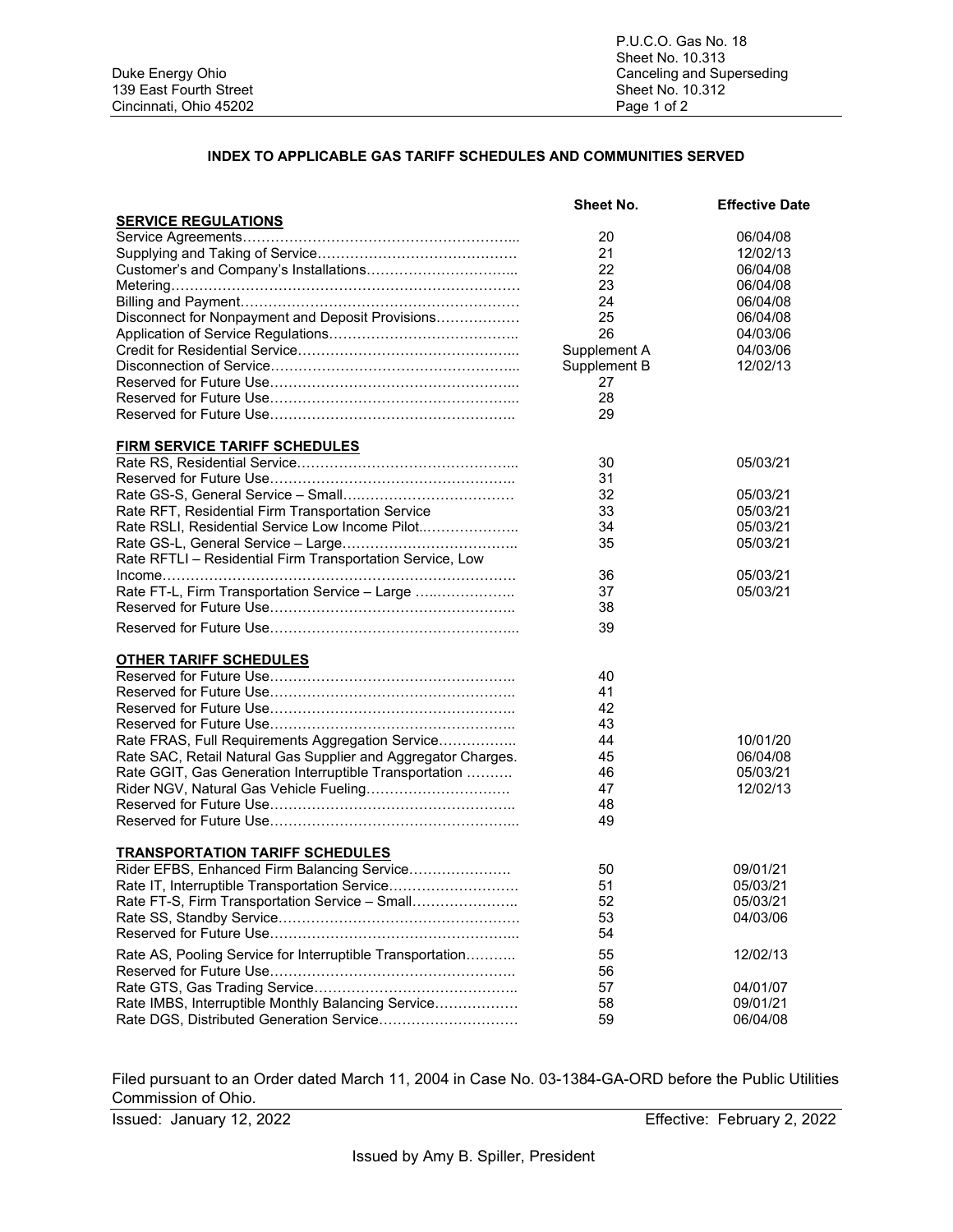P.U.C.O. Gas No. 18 Sheet No. 10.313 Canceling and Superseding<br>Sheet No. 10.312

### **INDEX TO APPLICABLE GAS TARIFF SCHEDULES AND COMMUNITIES SERVED**

| <b>RIDERS</b><br>60<br>04/03/06<br>61<br>62<br>06/29/18<br>Rider PIPP, Percentage of Income Payment Plan<br>63<br>08/02/21<br>64<br>04/03/06<br>65<br>05/03/21<br>Rider AMRP, Accelerated Main Replacement Program Rider<br>66<br>06/04/08<br>67<br>07/30/20<br>68<br>12/02/13<br>07/31/19<br>69<br><b>GAS COST RECOVERY RIDERS</b><br>70<br>04/03/06<br>71<br>02/02/22<br>72<br>73<br>74<br>75<br>09/01/21<br>Rider CCCR, Contract Commitment Cost Recovery Rider<br>76<br>12/01/21<br>77<br>78<br>79<br><b>MISCELLANEOUS</b><br>80<br>08/24/09<br>81<br>05/01/06<br>82<br>12/02/13<br>83<br>04/03/06<br>Rider SBS, Optional Summary Billing Service Pilot | <b>Sheet No.</b> | <b>Effective Date</b> |
|-------------------------------------------------------------------------------------------------------------------------------------------------------------------------------------------------------------------------------------------------------------------------------------------------------------------------------------------------------------------------------------------------------------------------------------------------------------------------------------------------------------------------------------------------------------------------------------------------------------------------------------------------------------|------------------|-----------------------|
|                                                                                                                                                                                                                                                                                                                                                                                                                                                                                                                                                                                                                                                             |                  |                       |
|                                                                                                                                                                                                                                                                                                                                                                                                                                                                                                                                                                                                                                                             |                  |                       |
|                                                                                                                                                                                                                                                                                                                                                                                                                                                                                                                                                                                                                                                             |                  |                       |
|                                                                                                                                                                                                                                                                                                                                                                                                                                                                                                                                                                                                                                                             |                  |                       |
|                                                                                                                                                                                                                                                                                                                                                                                                                                                                                                                                                                                                                                                             |                  |                       |
|                                                                                                                                                                                                                                                                                                                                                                                                                                                                                                                                                                                                                                                             |                  |                       |
|                                                                                                                                                                                                                                                                                                                                                                                                                                                                                                                                                                                                                                                             |                  |                       |
|                                                                                                                                                                                                                                                                                                                                                                                                                                                                                                                                                                                                                                                             |                  |                       |
|                                                                                                                                                                                                                                                                                                                                                                                                                                                                                                                                                                                                                                                             |                  |                       |
|                                                                                                                                                                                                                                                                                                                                                                                                                                                                                                                                                                                                                                                             |                  |                       |
|                                                                                                                                                                                                                                                                                                                                                                                                                                                                                                                                                                                                                                                             |                  |                       |
|                                                                                                                                                                                                                                                                                                                                                                                                                                                                                                                                                                                                                                                             |                  |                       |
|                                                                                                                                                                                                                                                                                                                                                                                                                                                                                                                                                                                                                                                             |                  |                       |
|                                                                                                                                                                                                                                                                                                                                                                                                                                                                                                                                                                                                                                                             |                  |                       |
|                                                                                                                                                                                                                                                                                                                                                                                                                                                                                                                                                                                                                                                             |                  |                       |
|                                                                                                                                                                                                                                                                                                                                                                                                                                                                                                                                                                                                                                                             |                  |                       |
|                                                                                                                                                                                                                                                                                                                                                                                                                                                                                                                                                                                                                                                             |                  |                       |
|                                                                                                                                                                                                                                                                                                                                                                                                                                                                                                                                                                                                                                                             |                  |                       |
|                                                                                                                                                                                                                                                                                                                                                                                                                                                                                                                                                                                                                                                             |                  |                       |
|                                                                                                                                                                                                                                                                                                                                                                                                                                                                                                                                                                                                                                                             |                  |                       |
|                                                                                                                                                                                                                                                                                                                                                                                                                                                                                                                                                                                                                                                             |                  |                       |
|                                                                                                                                                                                                                                                                                                                                                                                                                                                                                                                                                                                                                                                             |                  |                       |
|                                                                                                                                                                                                                                                                                                                                                                                                                                                                                                                                                                                                                                                             |                  |                       |
|                                                                                                                                                                                                                                                                                                                                                                                                                                                                                                                                                                                                                                                             |                  |                       |
|                                                                                                                                                                                                                                                                                                                                                                                                                                                                                                                                                                                                                                                             |                  |                       |
|                                                                                                                                                                                                                                                                                                                                                                                                                                                                                                                                                                                                                                                             |                  |                       |
|                                                                                                                                                                                                                                                                                                                                                                                                                                                                                                                                                                                                                                                             |                  |                       |
|                                                                                                                                                                                                                                                                                                                                                                                                                                                                                                                                                                                                                                                             | 84               | 05/03/21              |
| Rate ARM, Accounts Receivable Management Service<br>85<br>04/03/06                                                                                                                                                                                                                                                                                                                                                                                                                                                                                                                                                                                          |                  |                       |
| 86                                                                                                                                                                                                                                                                                                                                                                                                                                                                                                                                                                                                                                                          |                  |                       |
| Rider FTDC, Firm Transportation Development Cost Rider<br>87<br>03/30/07                                                                                                                                                                                                                                                                                                                                                                                                                                                                                                                                                                                    |                  |                       |
| 88<br>03/26/21                                                                                                                                                                                                                                                                                                                                                                                                                                                                                                                                                                                                                                              |                  |                       |
| 89<br>06/29/18                                                                                                                                                                                                                                                                                                                                                                                                                                                                                                                                                                                                                                              |                  |                       |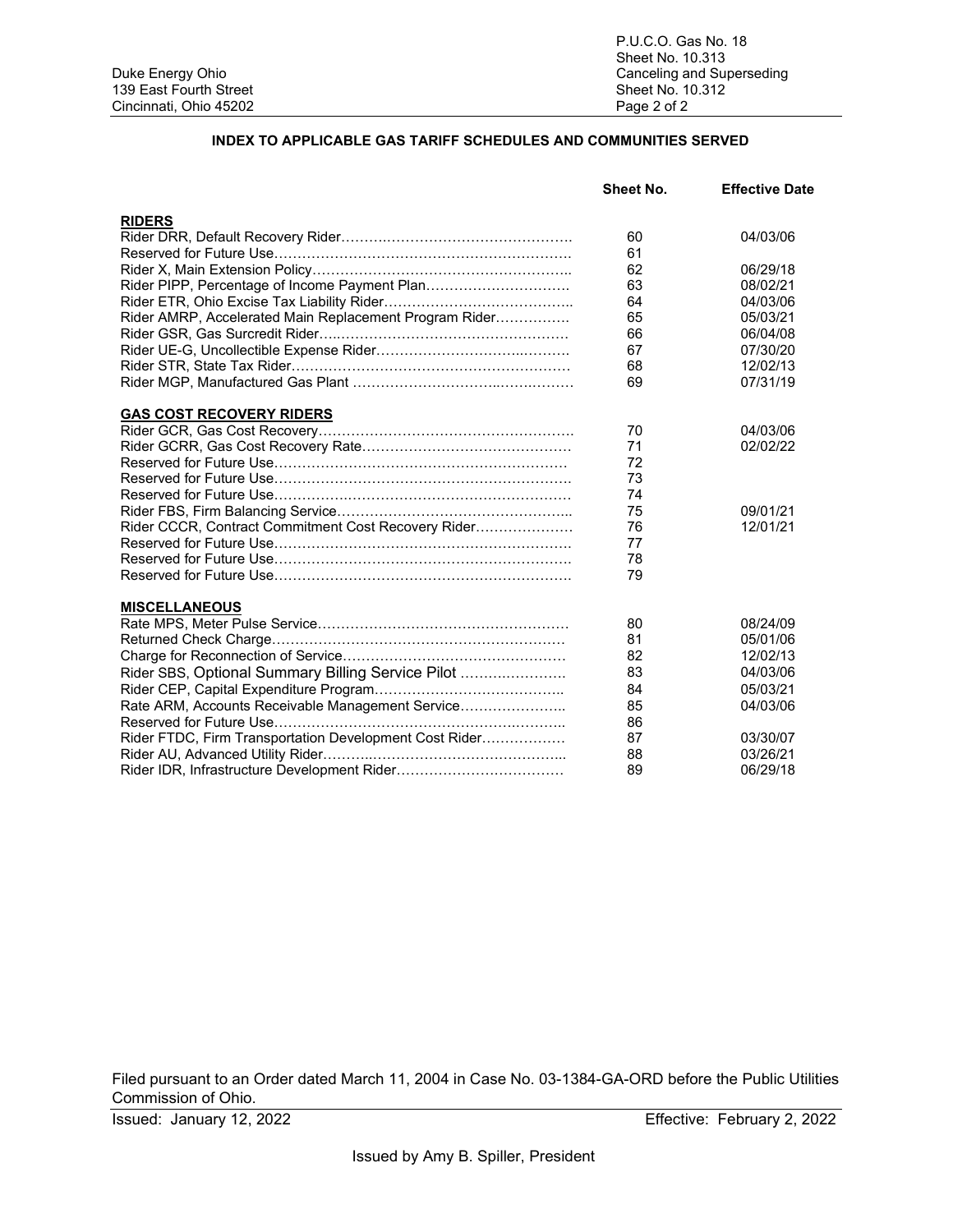### **INDEX TO APPLICABLE GAS TARIFF SCHEDULES AND COMMUNITIES SERVED**

| <b>Division and Town Names</b> | Town |                                      |
|--------------------------------|------|--------------------------------------|
| Division No. 1 (Cincinnati)    | No.  | Division No. 2 (Middletown) (Cont'd) |
|                                | 17   |                                      |
| Amberley Village               | 33   |                                      |
| Anderson Twp                   |      |                                      |
| Arlington Heights              | 03   |                                      |
|                                | 30   |                                      |
|                                | 04   |                                      |
|                                | 01   | Madison Twp                          |
| Clermont County                | 96   |                                      |
|                                | 18   |                                      |
| Colerain Twp                   |      | Miami Twp (Montgomery Co.)           |
| Columbia Township              | 55   |                                      |
| Crosby Twp                     |      |                                      |
|                                | 05   | Montgomery Cty                       |
| Delhi Township                 | 70   |                                      |
| Elmwood Place                  | 06   |                                      |
|                                | 40   |                                      |
|                                | 41   | St. Clair Twp                        |
| Forest Park                    |      | Turtle Creek Twp                     |
|                                | 20   |                                      |
|                                | 07   | Union Twp. (Warren Co.)              |
|                                | 38   | Warren County                        |
| Green Township                 | 71   | West Chester                         |
|                                | 36   | Division No. 3 (Batavia)             |
| Hamilton County                | 91   |                                      |
|                                | 34   | Adams County                         |
| Lincoln Heights                | 37   |                                      |
|                                | 08   |                                      |
| Madeira ………………………………           | 21   |                                      |
| Mariemont                      | 09   |                                      |
| Miami Twp                      |      |                                      |
|                                | 24   |                                      |
|                                | 10   |                                      |
|                                | 42   | Clermont County                      |
| North Bend                     | 26   | Clinton County                       |
| North College Hill             | 11   | Columbia Township                    |
|                                | 02   |                                      |
|                                | 12   |                                      |
|                                |      |                                      |
| St. Bernard                    | 13   | Highland County                      |
| Sharonville                    | 14   |                                      |
|                                | 15   | Miami Twp. (Clermont County)         |
| Springdale                     | 19   | Milford (Clermont County)            |
| Springfield Township           | 73   | Milford (Hamilton County)            |
| Sycamore Township              | 74   |                                      |
| Symmes Twp                     |      | New Richmond                         |
| Woodlawn                       | 35   |                                      |
|                                | 16   |                                      |
| Division No. 2 (Middletown)    |      |                                      |
|                                | 97   |                                      |
| Butler County                  | 54   | Warren County                        |
|                                |      |                                      |
| Clear Creek Twp                |      | West Union (Adams Co.)               |
|                                |      |                                      |
| Deerfield Twp                  |      | Union Twp. (Brown Co.)               |
|                                |      | Union Twp. (Clermont Co.)            |

| <b>Division and Town Names</b>   | Town     |                                      | Town |
|----------------------------------|----------|--------------------------------------|------|
| Division No. 1 (Cincinnati)      | No.      | Division No. 2 (Middletown) (Cont'd) | No.  |
|                                  | 17       |                                      | 03   |
| Amberley Village                 | 33       |                                      |      |
| Anderson Twp                     |          |                                      |      |
| Arlington Heights                | 03       |                                      | 51   |
|                                  | 30       |                                      |      |
| Cheviot …………………………………            | 04       |                                      |      |
|                                  | 01       |                                      |      |
| Clermont County                  | 96       |                                      |      |
|                                  | 18       |                                      | 06   |
| Colerain Twp                     |          | Miami Twp (Montgomery Co.)           |      |
| Columbia Township                | 55       |                                      | 42   |
| Crosby Twp                       |          |                                      | 40   |
|                                  | 05       | Montgomery Cty                       | 94   |
| Delhi Township                   | 70       |                                      |      |
| Elmwood Place                    | 06       |                                      | 45   |
|                                  | 40       | St. Clair Twp                        |      |
|                                  | 41       |                                      | 52   |
|                                  |          |                                      |      |
| Forest Park                      | 20       | Turtle Creek Twp                     |      |
|                                  | 07       | Union Twp. (Warren Co.)              |      |
| Golf Manor                       | 38       | Warren County                        | 92   |
| Green Township                   | 71       |                                      |      |
|                                  | 36       | Division No. 3 (Batavia)             |      |
| Hamilton County                  | 91       |                                      | 66   |
| <u> Indian Hill ………………………………</u> | 34       |                                      | 90   |
| Lincoln Heights                  | 37       |                                      | 89   |
|                                  | 08       |                                      | 78   |
|                                  | 21       |                                      |      |
| Mariemont                        | 09       |                                      |      |
| Miami Twp……………………………             |          |                                      | 71   |
| Montgomery……………………………            | 24       |                                      | 63   |
| Mt. Healthy                      | 10       |                                      | 98   |
|                                  | 42       | Clermont County                      | 96   |
| North Bend……………………………            | 26       |                                      | 95   |
| North College Hill……………………       | 11       | Columbia Township                    | 55   |
|                                  | 02       |                                      | 87   |
|                                  | 12       | Goshen Twp                           |      |
|                                  |          |                                      | 86   |
| St. Bernard                      | 13       | Highland County                      | 99   |
| Sharonville……………………………           | 14       |                                      | 65   |
|                                  | 15       | Miami Twp. (Clermont County)         |      |
| Springdale                       | 19       | Milford (Clermont County)            | 69   |
| Springfield Township             | 73       | Milford (Hamilton County)            | 68   |
| Sycamore Township                | 74       |                                      | 76   |
| Symmes Twp                       |          | New Richmond                         | 74   |
| Woodlawn                         | 35       |                                      |      |
|                                  | 16       |                                      |      |
| Division No. 2 (Middletown)      |          |                                      |      |
|                                  |          |                                      | 67   |
| Butler County                    | 97<br>54 |                                      | 70   |
|                                  |          | Warren County                        | 92   |
|                                  |          | West Union (Adams Co.)               |      |
| Clear Creek Twp                  |          |                                      | 73   |
| Deerfield Twp                    |          | Union Twp. (Brown Co.)               |      |
|                                  |          | Union Twp. (Clermont Co.)            |      |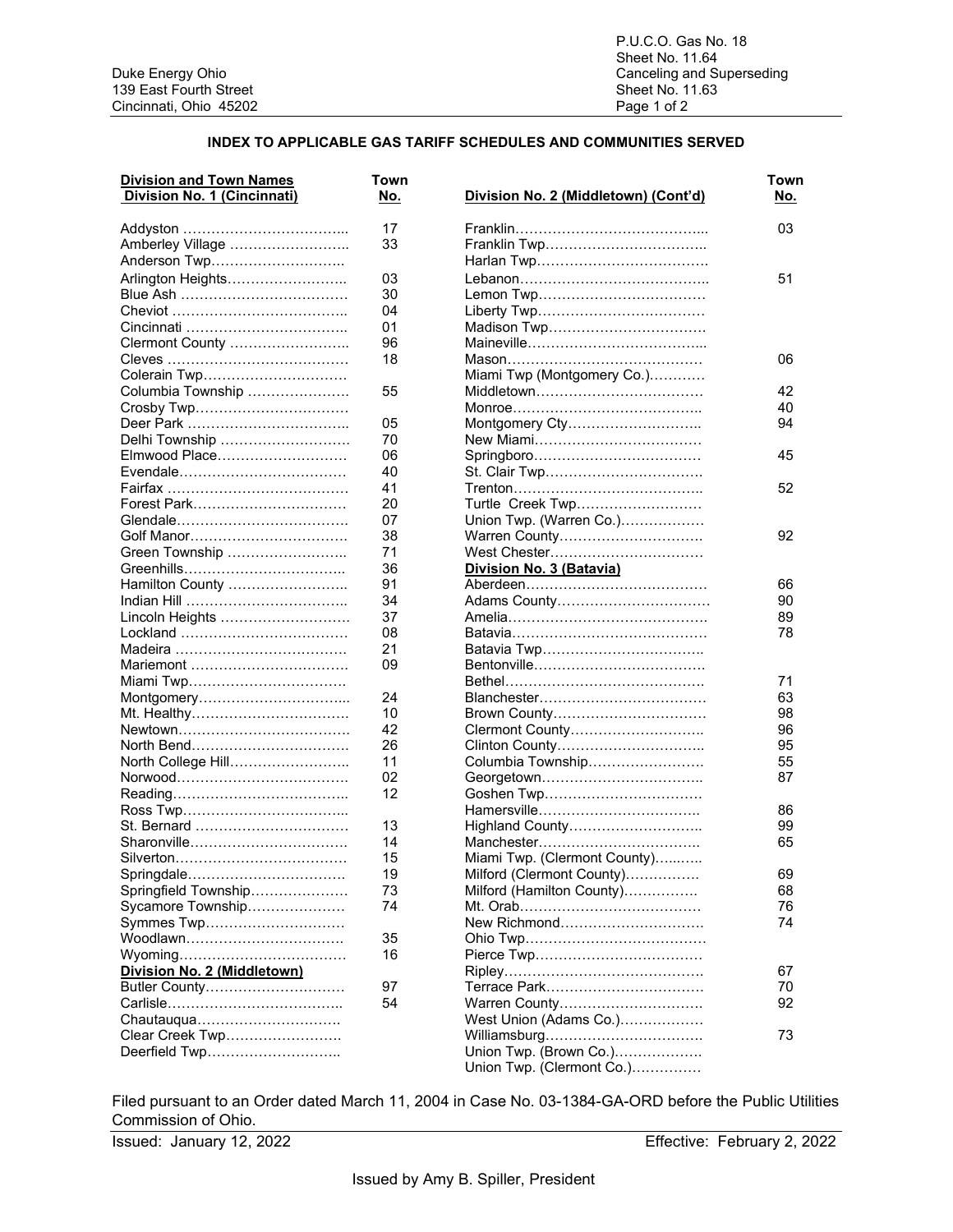Duke Energy Ohio Canceling a<br>
139 East Fourth Street Sheet No. 1<br>
Cincinnati, Ohio 45202 Sheet No. 1<br>
Page 2 of 2 Cincinnati, Ohio 45202

P.U.C.O. Gas No. 18 Sheet No. 11.64 Canceling and Superseding<br>Sheet No. 11.63

| <b>Division and Town Names</b><br>Division No. 4 (Oxford) | Town<br>No. | Division No. 6 (Harrison)  | Town<br>No. |
|-----------------------------------------------------------|-------------|----------------------------|-------------|
| Butler County                                             | 97          | Hamilton County            | 91          |
| Division No. 5 (Fairfield)                                |             |                            | 01          |
| Butler County                                             | 97          | Harrison Twp               |             |
|                                                           | 09          | Division No. 7 (Loveland)  |             |
| Fairfield Twp                                             |             | Clermont County            | 96          |
|                                                           | 03          | Hamilton County            | 91          |
| Hamilton County                                           | 91          | Loveland (Clermont County) | 11          |
| Hanover Twp                                               |             | Loveland (Hamilton County) | 09          |
|                                                           | 08          |                            | 06          |
| New Miami                                                 | 01          |                            | 07          |
| Seven Mile                                                | 02          | South Lebanon              | 05          |
| Union Twp. (Butler Co.)                                   |             | Warren County              | 02          |
| Warren County                                             | 92          |                            |             |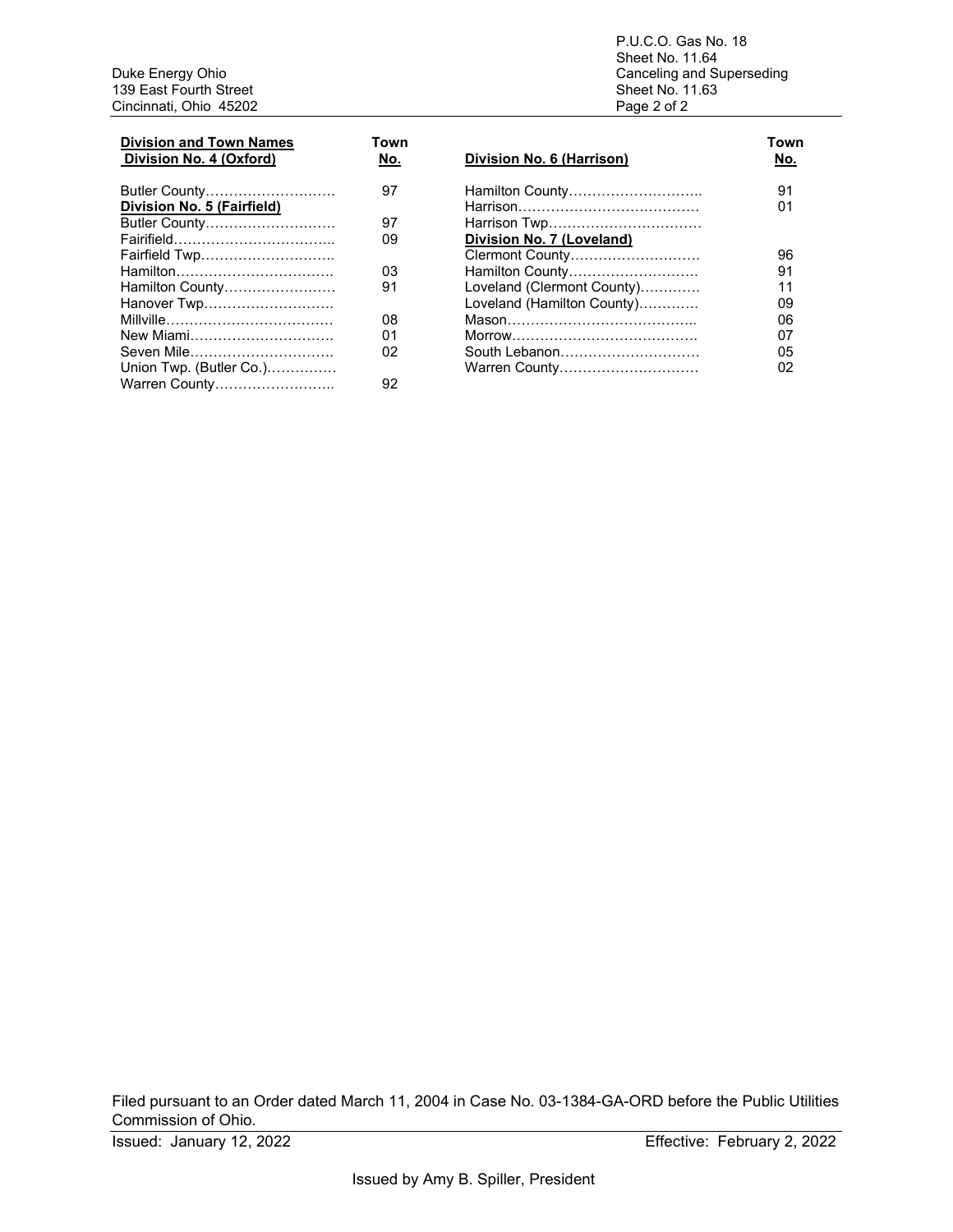P.U.C.O. Gas No. 18 Cancels Sheet No. 71.301

### **RIDER GCRR**

### **GAS COST RECOVERY RATE**

The Gas Cost Recovery Rate (GCRR) shall be determined in accordance with Chapter 4901:1-14 of the Ohio Administrative Code, which is substantially cited in its entirety on Sheet No. 70 of this Tariff, P.U.C.O. Gas No. 18.

The GCRR to be charged during the revenue month of February 2022 is \$0.5920 per 100 cubic feet.

Filed pursuant to an Order dated March 11, 2004 in Case No. 03-1384-GA-ORD before the Public Utilities Commission of Ohio.

Issued: January 12, 2022 Effective: February 2, 2022